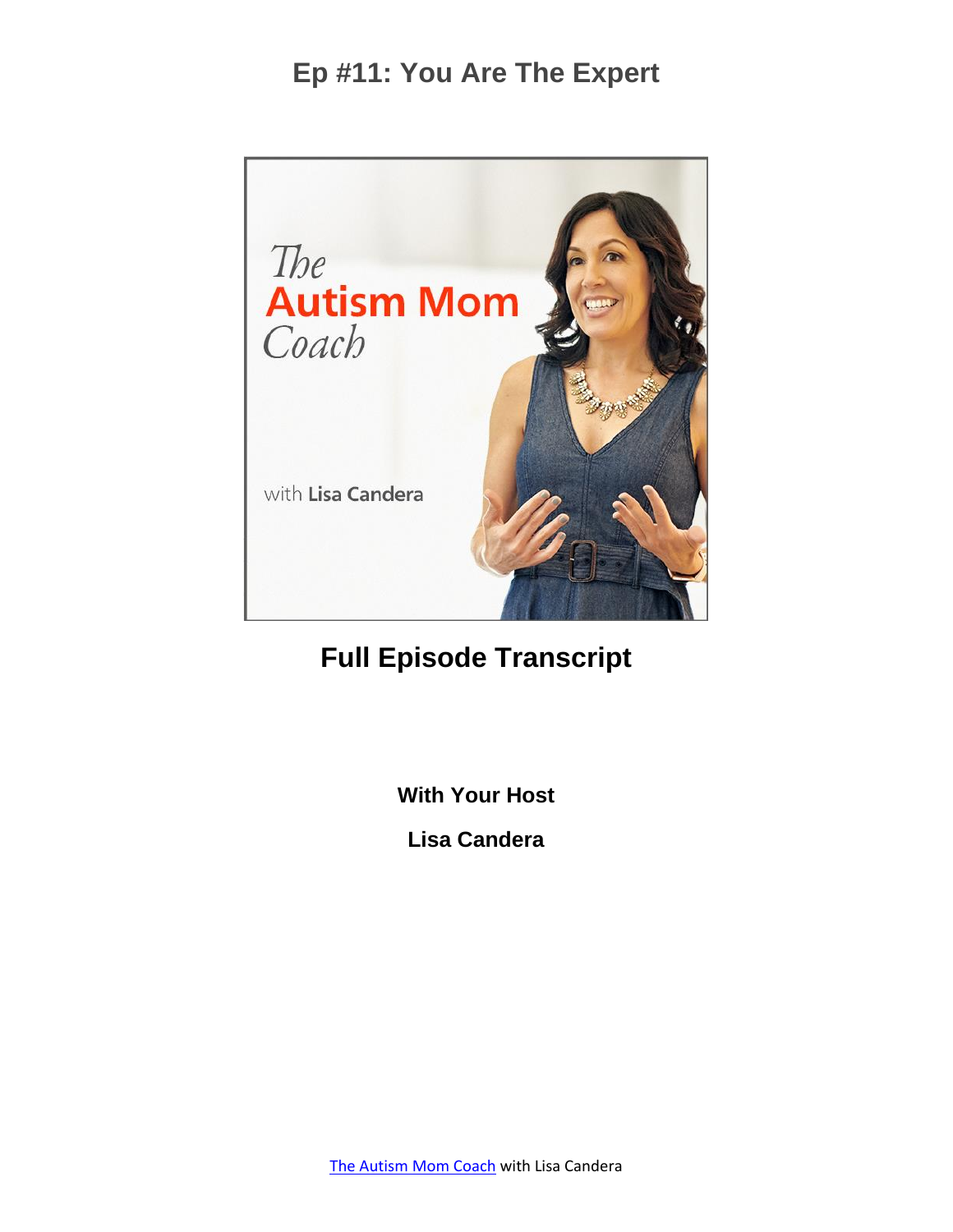You are listening to episode 11 of *The Autism Mom Coach*. You Are The Expert. Whether you are new to the diagnosis of Autism or an OG like me, you have likely heard the phrase, 'you are the expert on your child'. But what does this mean exactly? Keep listening to find out.

Welcome to *The Autism Mom Coach*, a podcast for moms who feel overwhelmed, afraid, and sometimes powerless as they raise their child with Autism. My name is Lisa Candera. I'm a certified life coach, lawyer, and most importantly I'm a full-time single mom to a teenage boy with Autism. In this podcast I'll show you how to transform your relationship with Autism and special needs parenting. You'll learn how to shift away from being a victim of your circumstances to being the hero of the story you get to write. Let's get started.

Hello everyone and welcome to the podcast. I hope you are doing well. I'm recording this episode a couple of days after Mother's Day so I hope you all enjoyed the day. And for those of you who didn't, I'm with you. The last three months have been difficult and Mother's Day was no exception because as you all know, Autism does not take a break. Anyhow for the next two episodes I want to talk about a topic that is very near and dear to my experience right now and that is experts.

I have been spending a lot of time on the phone, at appointments and emailing and texting with the various professionals on my son's team. They are talented, and caring, and most of all, really invested in my son's wellbeing. And that's an amazing thing to have. But these are not the experts I want to talk about. I want to talk about us as the experts on our children. In this week's episode I will talk about what an expert is and what makes you the expert on your child.

Next week I will talk about stepping into your role as the expert. I think this is an important topic because in my experience most parents are dismissive of what they know. We get a diagnosis like Autism and we immediately begin looking outside of ourselves to the doctors, the teachers, and the therapist for answers. And this makes perfect sense. And while all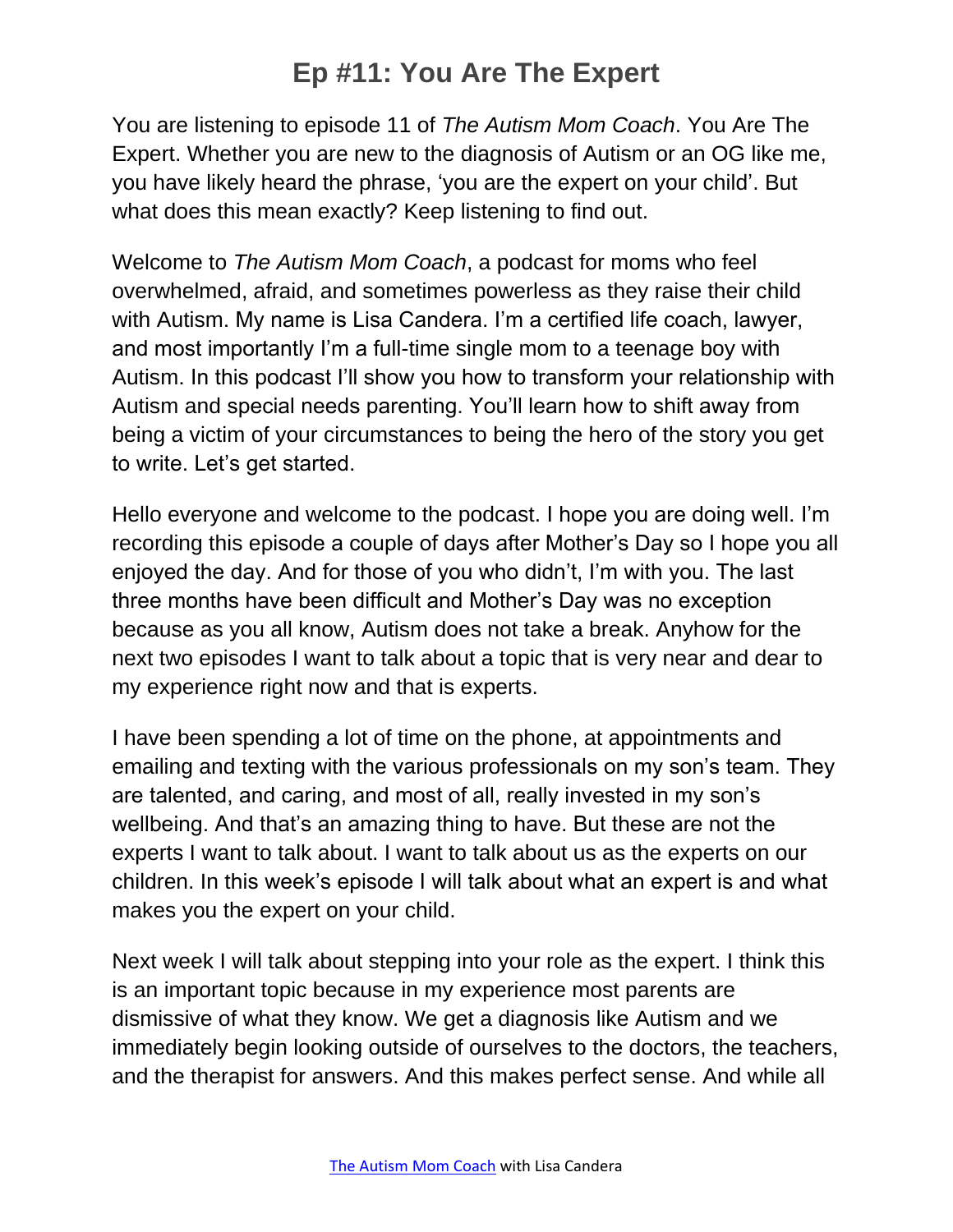of these professionals may be experts in their fields and may play important roles in our children's lives, they are still not the experts on our kids.

It took me a long time to think of myself as an expert. In my mind an expert is someone with formal education, or a professional experience, or some combination of the two. And here's the thing, while formal education and professional experience are an aspect of expertise, they are also a very limited view of what makes someone an expert, or where expertise comes from. So, let's talk about that.

What is expertise and where does it come from? To answer these questions and to make this episode a bit entertaining I hope, I am going to use examples completely unrelated to Autism or parenting. Instead, we're going to talk about the federal rules of evidence and two movies, My Cousin Vinny and Legally Blonde. Are you ready for this?

Let's start with My Cousin Vinny. This is the comedy about two New York college students accused of murder in rural Alabama. One of the kids is played by Ralph Macchio and his cousin is a lawyer named Vinny played by Joe Pesci. Okay, during the trial, Vinny calls his fiancé, Mona Lisa, played by Marisa Tomei, as an expert in the area of general automotives. Now, before Mona Lisa can testify, Vinny needs to qualify her as an expert under the federal rules of evidence. What does this mean?

Okay, so the movie doesn't go into this for good reason, it would be really boring. But the federal rules of evidence provide that a witness can be qualified as an expert by knowledge, skill, experience, training, or education. So, let's take a look at each of these factors. We start with knowledge. Where does knowledge come from? Anywhere. I'm pretty sure my son is a Star Wars expert based on what he knows from watching the movies and YouTube reviews. I'm pretty sure that I'm an expert on what ticks him off from living with him for 14 years.

Skill, where does skill come from? Doing something over and over, refining, perfecting through trial and error. Doesn't that sound like parenting to you? Experience, where does experience come from? Life. In fact, the federal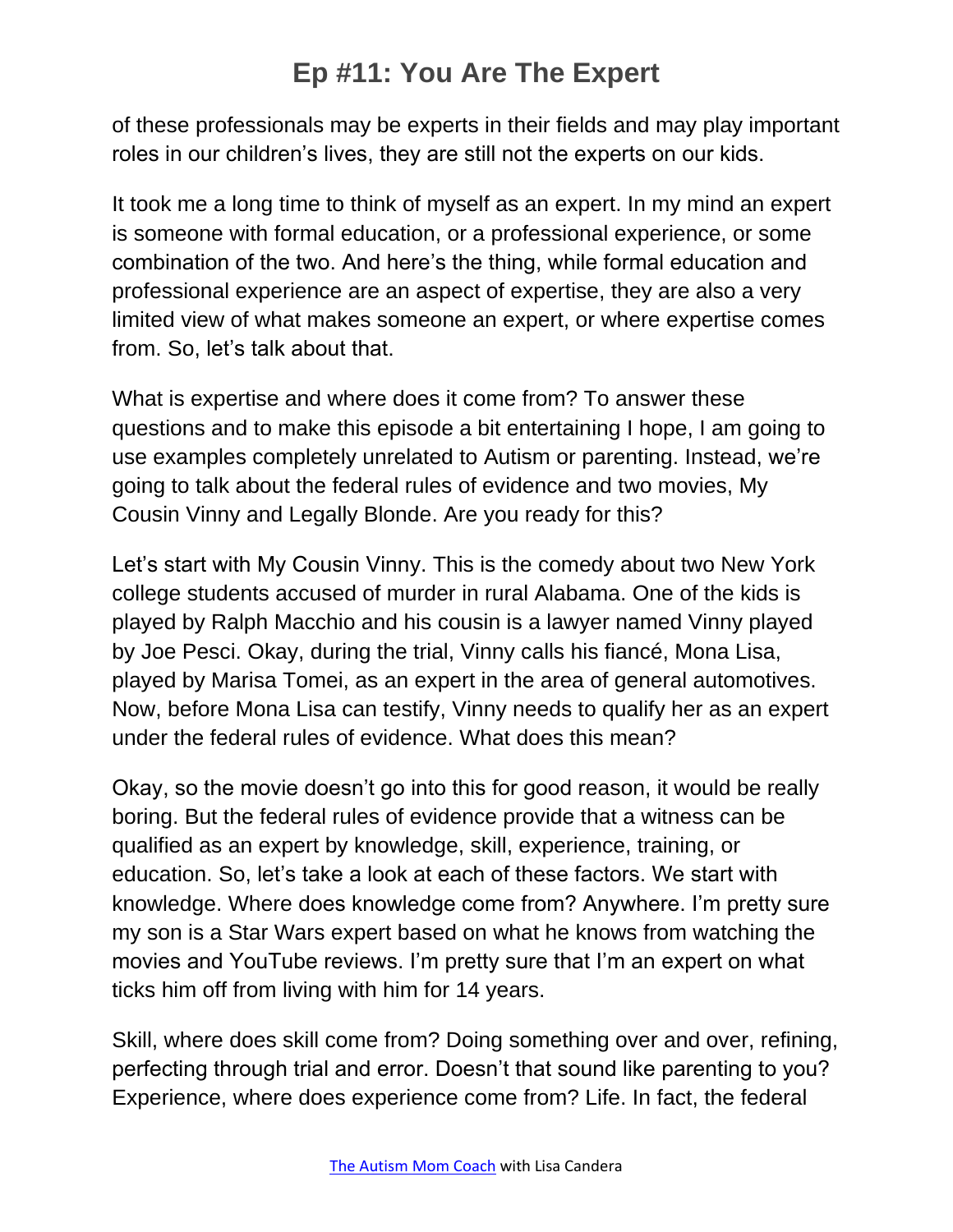rules of evidence do not say what kind of experience qualifies someone as an expert. There is no requirement that the experience be acquired in a formal setting, like a classroom. This means that experience acquired anywhere qualifies as experience.

Think of your kitchen table when you are introducing a new food to your child, or your living room when you're trying to get your child to put down the iPad and pick up the backpack. That qualifies, that's experience. Next, training and education, again, the federal rules do not contain any formal requirements about what constitutes training or education. This means that training and education may include formal degrees and certifications, but they're not limited to it.

So back to My Cousin Vinny, before Marisa Tomei can testify, Vinny needs to qualify her as an expert by laying the foundation. So how did Vinny establish that Mona Lisa, an out of work hairdresser was an expert? Her vocational classes? No. Her certifications? No. He established her expertise by the fact that she had worked in her father's garage doing tuneups, oil changes, brake realignments and engine rebuilds. The point here, no degree, no formal training, just her experience, what she picked up working in her father's garage.

Here's another example from Legally Blonde. So, in the final courthouse scene, defense attorney, Elle Woods played by Reese Witherspoon, is cross examining Chutney Windham, the daughter of the victim. Chutney is a 27 year old woman with a head full of curls who testified that on the day of her father's murder she had left the house, got a latte, got a perm, returned home and went straight upstairs to take a shower. So that last piece strikes Elle as odd. So, here's how it goes.

Elle, Miss Windham have you ever gotten a perm before? Chutney, yes. Elle, how many would you say? Two a year since I was 12, you do the math. At this point Elle turns to the jury and says, "You know, a girl in my sorority, Tracey Marcinco got a perm once, we all tried to talk her out of it. Curls were not a good look for her. She didn't have your bone structure.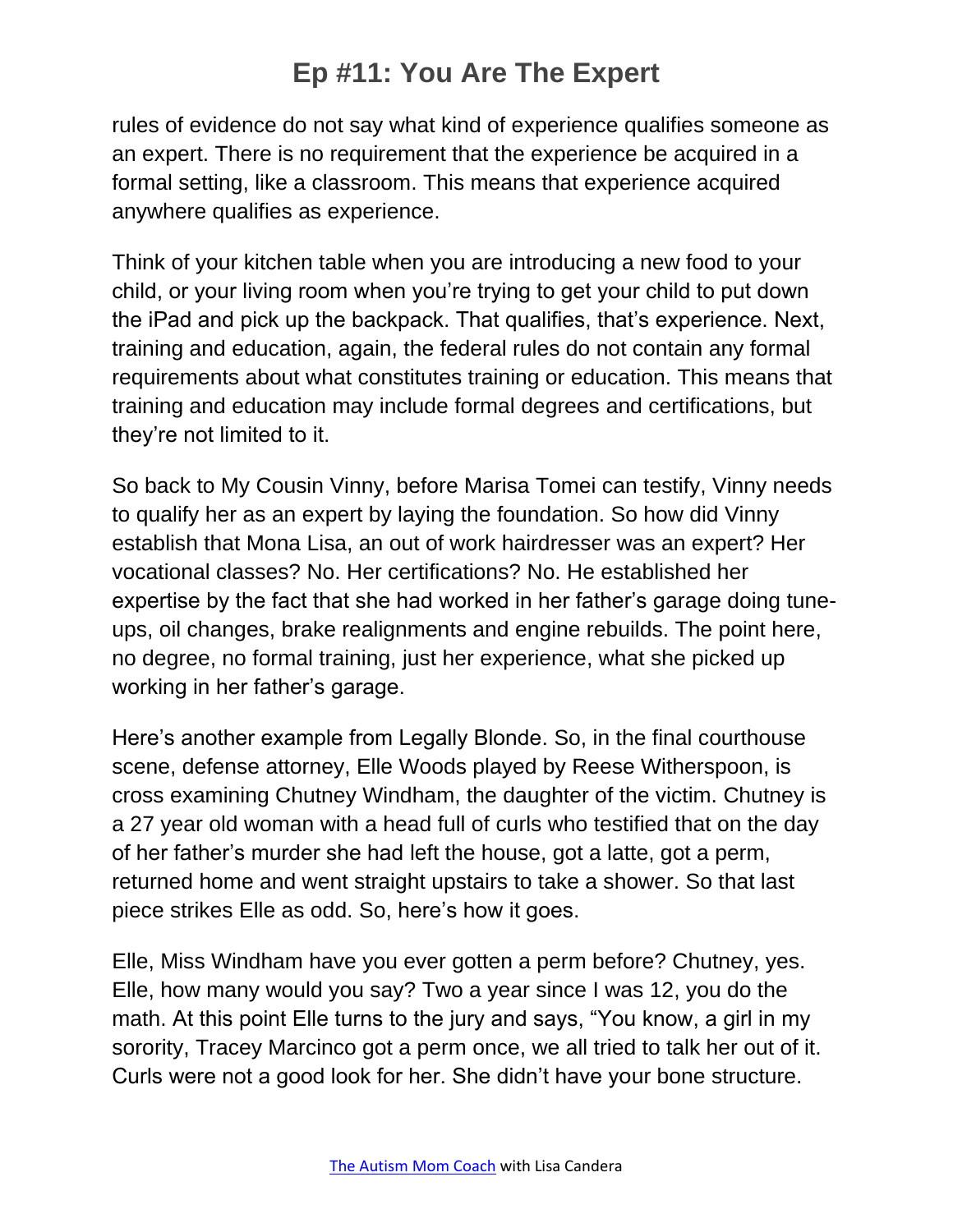But thankfully the same day she entered the Beta Delta Pi wet t-shirt contest where she was completely hosed down from head to toe."

Elle then addresses the witness, Chutney, why is that Tracey Marcinco's curls were ruined when she got hosed down? Chutney, because they got wet. Elle, exactly, because isn't it the first cardinal rule of perm maintenance that you're forbidden to wet your hair for at least 24 hours after getting a perm at the risk of deactivating the ammonium thioglycolate? Chutney, yes. Elle, and wouldn't somebody who's had say 30 perms before in their life be well aware of this rule? And at this point very dramatically Chutney folds and admits to killing her father.

Now, Elle was not presenting Chutney as an expert on perms but she probably could have based on her experience and knowledge, 15 years, two perms per year for a total of 30 perms. Chutney could testify as an expert based on this alone. No cosmetology degree or salon experience required. The same with you. You do not need a degree in childhood development or to work as a therapist to be an expert on your child based on your knowledge and experience.

If I were to put you on the witness stand and lay the foundation for your expertise on your child, what would you tell me? How long have you been parenting this child? How many years, weeks, days, hours of experience do you have? How many intake forms have you filled out? Now, this alone can make you an expert because the person filling out this information has to have very intimate knowledge of every milestone met or not met, every doctor, every therapist, every medication. How many bed, baths and meals have you supervised?

How many nights have you stayed up with a sick or sleepless child? How many meltdowns have you navigated? More than 30. How many mysteries have you solved by figuring out what the crying means or what your child is trying to say or communicate that no one else in the world except for you can interpret? How does your child act when they come home from school? How do they handle unstructured time like weekends and holidays? How